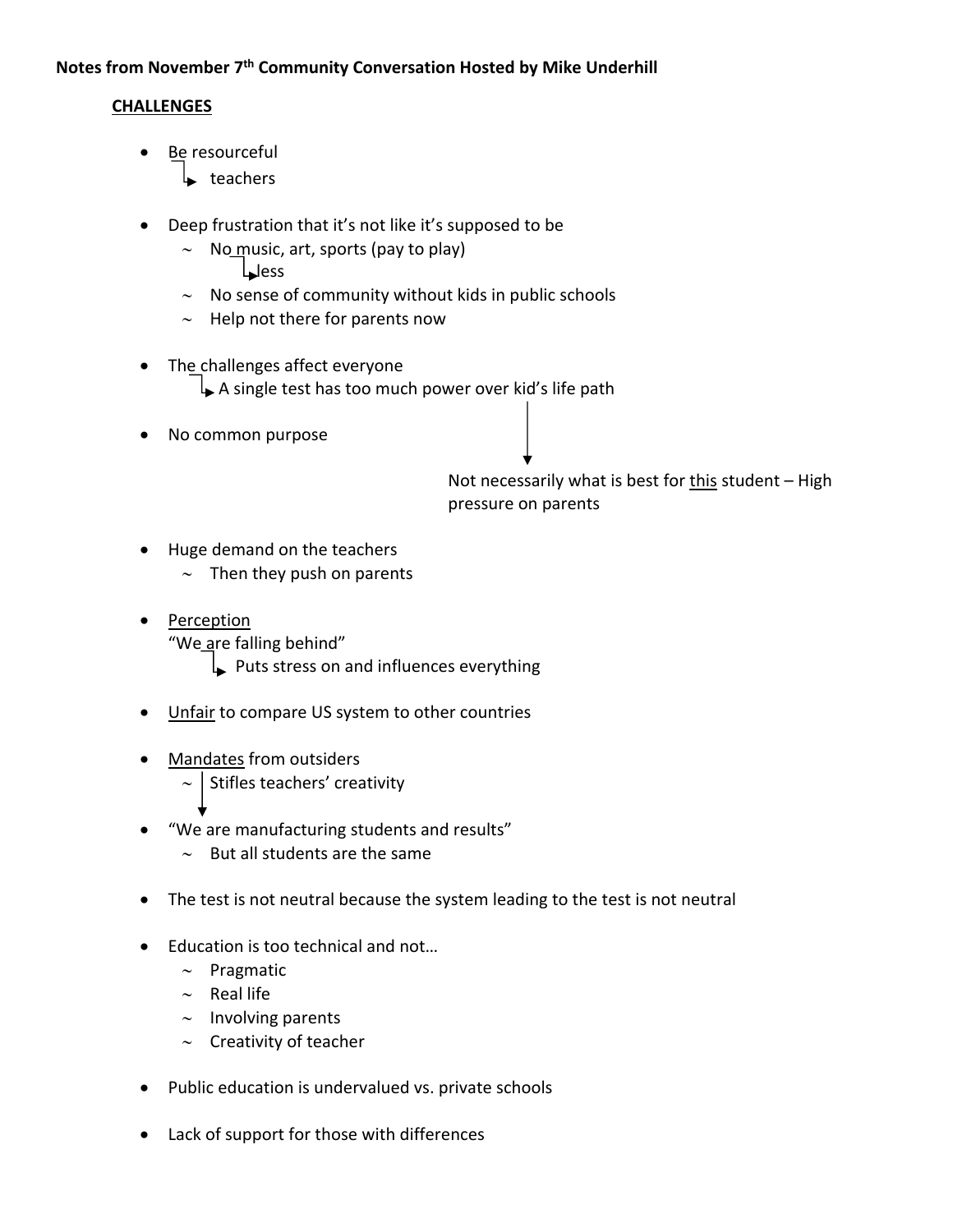- Gay groups are not supported by the administration
	- $\sim$  Parents and students have to push for it
- What happened to "Everybody Counts"?
- Perception of Lakota is "bad" but is that real?
- Teachers are demoralized and need a boost emotionally and this will carry over to the kids
- **•** Emotionally value
- $\bullet$  Can't pay teachers enough to keep good ones vs. other districts and other jobs

## **SUCCESSES**

- Collaboration among
	- $\sim$  Teachers
	- $\sim$  School buildings
	- $\sim$  Administration
- Use technology to improve student experience and control cost
- Learn at home, test/coach at school
- Reading and writing first priority
- $\bullet$  Kids are the focus Individual students
- Empower kids for next steps
- Courage to take next steps
- Get resources together for next steps
- Career planning/goal setting but focused on next steps
- Teach resilience and how to take one step after another on your own
- The learning progression continues
- That kids like to learn Enjoyable atmosphere to learn in
- Work one-on-one and teach kids as individuals
- Care about the differences between kids learning style, pace
- Reasonable class size
- It's not all measurable